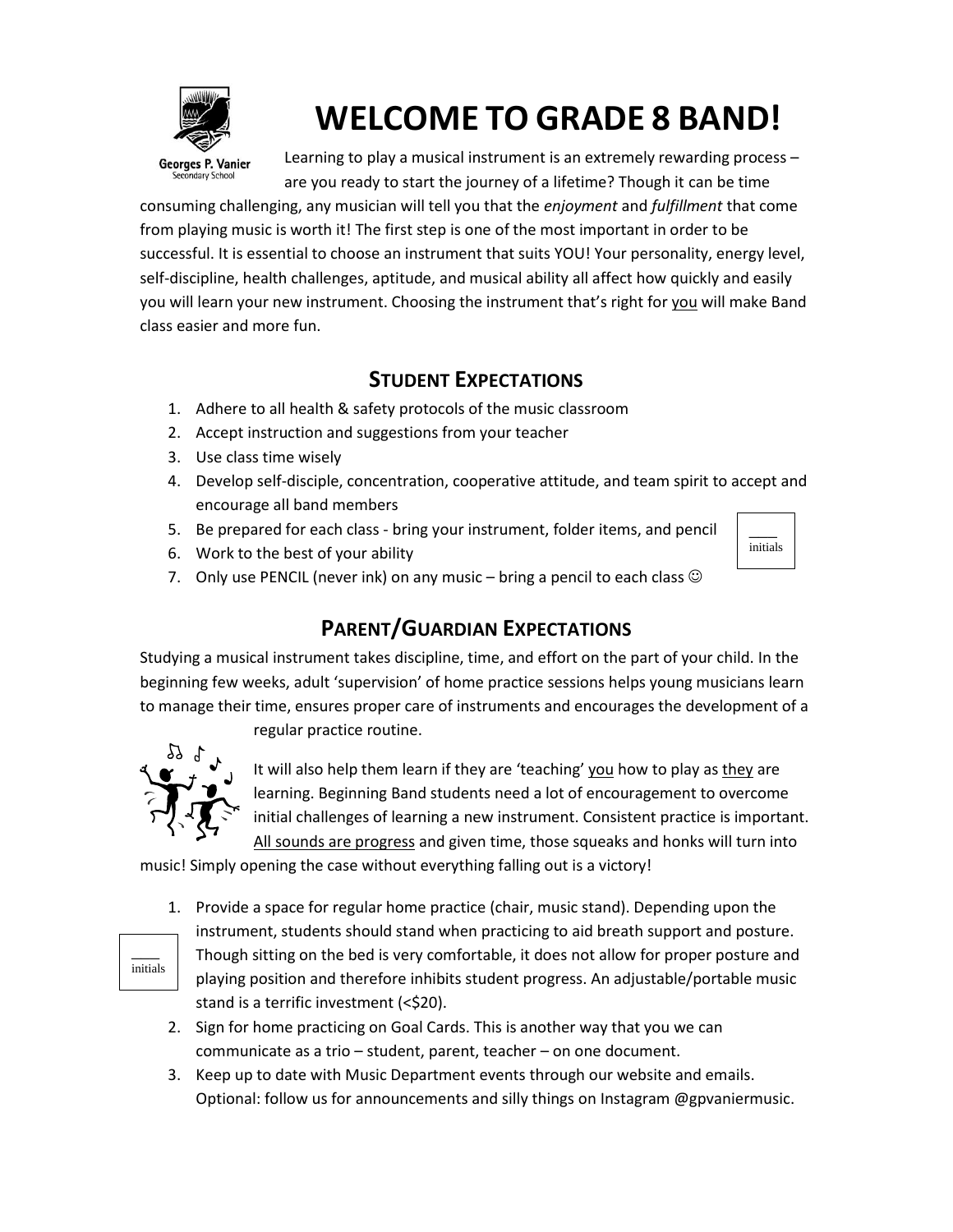#### **INSTRUMENT OPTIONS IN BAND 8**

Woodwind Family: Flute, Oboe, Bassoon, Clarinet, Alto Saxophone, Tenor Saxophone (single reed players must change their reed approximately every 2-3 weeks or when they break)

Brass Family: Trumpet, French Horn, Trombone, Baritone/Euphonium, Tuba

Percussion Family: Mallet Percussion, Cymbals, Bass Drum, Snare Drum, Auxillary Percussion (tambourines, rattles, maracas, sleigh bells, triangle, etc.) *\*Percussionist will learn ALL percussion instruments, not just snare drum. Drum kit comes later. Students will need to BUY sticks/*

#### **INSTRUMENT ASSIGNMENT & SELECTION PROCESS**

#### WAIT! Please don't rush out an get an instrument until we have completed this process!

Choosing an instrument is a personal and important decision. Take time to consider each instrument. We will be doing in depth discovery of each instrument the first days of class and exploring the resources on our website: www.gpvaniermusic.com/grade-8-band

There is an instrument to suit each person. You may find that the instrument you *"know"* you are going to play is actually not the instrument suited to you. The first days of band class will involve matching students as closely as possible to their new instrument that is right for them.

#### **HOW TO OBTAIN AN INSTRUMENT:**

- 1. **KEEP PAGES 1 & 2 for your reference!** Complete and hand in the Information sheets and the Instrument Choices Sheet (attached in this package). Fill them out completely with your top 3 choices of instrument you would like to play *with reasons* why you feel you are best suited for that instrument. Every attempt will be made to match you to one of your three choices.
- 2. Clearly print your name on these sheets and hand them in to your class band box *on Thursday, September 16 th regardless of it you have band class that day*.
- 3. Instrument assignment will be discussed & finalized with students in class on Thursday & Friday. **Parent/Guardians:** be sure to SIGN that you agree to ALL student choices.
- 4. Where you choose to rent an instrument is your family's decision but please note that specific brands of instruments are only available at some stores. Reputable brands include Armstrong, Bach, Buffet, Conn, Conn-Selmer, Fox, Gemeinhardt, Jupiter, King, Selmer, Yamaha. If the instrument price looks too good to be true (or the instrument is a bright colour other than silver, brass, or gold) it's likely a toy and not a 'real' instrument. We call those ISO "instrument shaped objects" Please ASK me!

#### **\*NOTE TO PARENTS/GUARDIANS**

STORE RENTAL prices vary considerably depending on the instrument, brand, and store. Used store instruments are always overhauled/cleaned and are usually no older than 2 years old. Purchasing a quality instrument outright can cost from \$200 to \$1500 or more, depending upon the instrument, age, condition, and brand. Is considering a purchase, please speak with me first.

SCHOOL RENTALS are \$100/year (\$10/month or \$50/semester). No student will be denied access to an instrument due to financial circumstances. Please speak to me directly about instrument choices so your student has a great experience with music.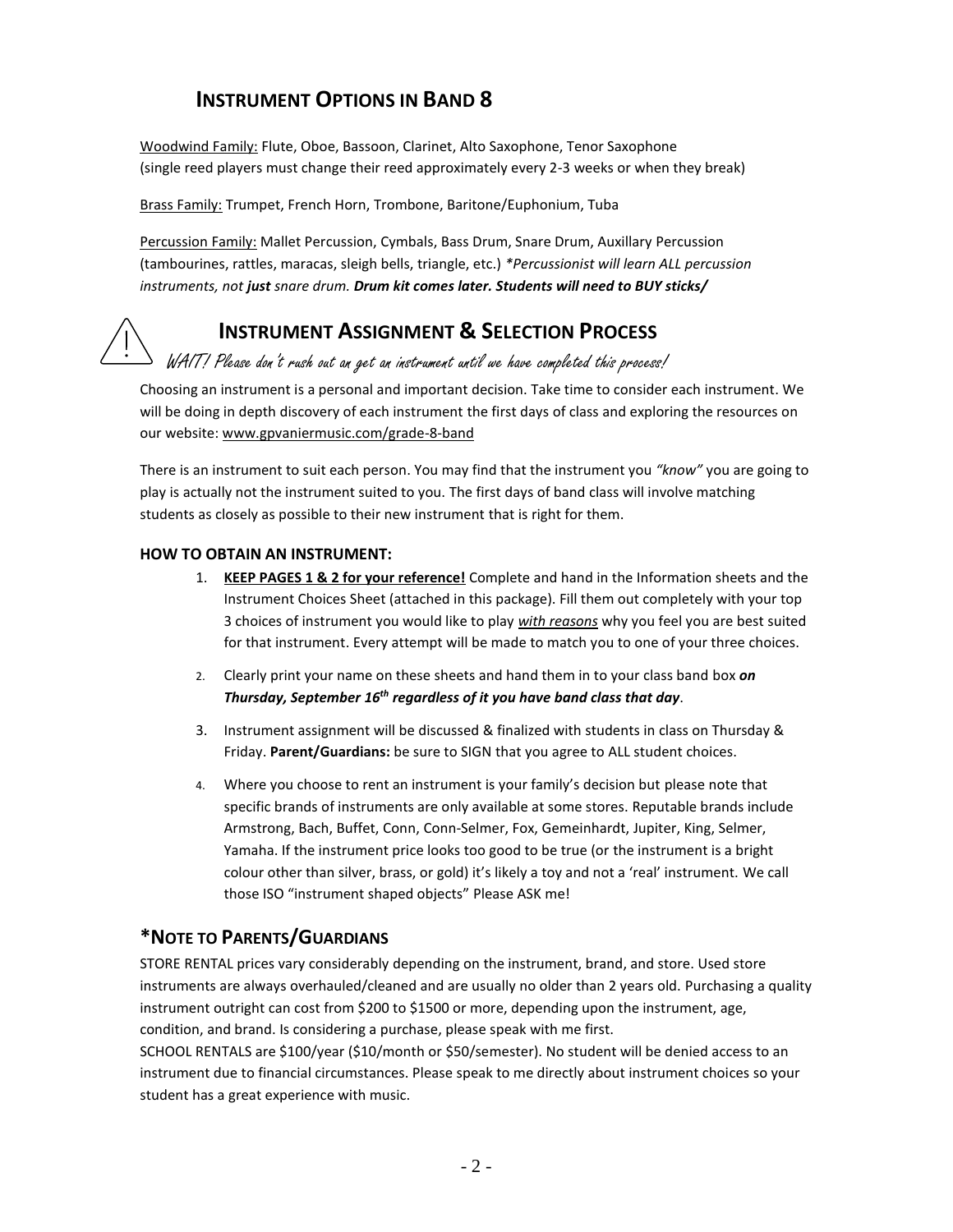### **Grade 8 Band Student Information Form**

NAME:\_\_\_\_\_\_\_\_\_\_\_\_\_\_\_\_\_\_\_\_\_\_\_\_\_\_\_\_ Pronouns:\_\_\_\_\_\_\_\_\_\_\_\_\_\_\_

Homeroom Number/Teacher: \_\_\_\_\_\_\_\_\_\_\_\_\_\_\_\_\_\_\_\_\_\_\_\_\_\_\_\_

Please answer the following questions to the best of your ability, as the answers will help your band director assign your instrument.

1. Do you have any playing experience on a musical instrument? If yes, please describe. (piano, ukulele, guitar, violin, etc).

\_\_\_\_\_\_\_\_\_\_\_\_\_\_\_\_\_\_\_\_\_\_\_\_\_\_\_\_\_\_\_\_\_\_\_\_\_\_\_\_\_\_\_\_\_\_\_\_\_\_\_\_\_\_\_\_\_\_\_\_\_\_\_\_\_\_\_\_\_\_\_\_ \_\_\_\_\_\_\_\_\_\_\_\_\_\_\_\_\_\_\_\_\_\_\_\_\_\_\_\_\_\_\_\_\_\_\_\_\_\_\_\_\_\_\_\_\_\_\_\_\_\_\_\_\_\_\_\_\_\_\_\_\_\_\_\_\_\_\_\_\_\_\_\_ \_\_\_\_\_\_\_\_\_\_\_\_\_\_\_\_\_\_\_\_\_\_\_\_\_\_\_\_\_\_\_\_\_\_\_\_\_\_\_\_\_\_\_\_\_\_\_\_\_\_\_\_\_\_\_\_\_\_\_\_\_\_\_\_\_\_\_\_\_\_\_\_

2. Are you planning to play a band instrument that your family already owns, is going to borrow or has already rented? If yes, what instrument (make, model)?

\_\_\_\_\_\_\_\_\_\_\_\_\_\_\_\_\_\_\_\_\_\_\_\_\_\_\_\_\_\_\_\_\_\_\_\_\_\_\_\_\_\_\_\_\_\_\_\_\_\_\_\_\_\_\_\_\_\_\_\_\_\_\_\_\_\_\_\_\_\_\_\_ \_\_\_\_\_\_\_\_\_\_\_\_\_\_\_\_\_\_\_\_\_\_\_\_\_\_\_\_\_\_\_\_\_\_\_\_\_\_\_\_\_\_\_\_\_\_\_\_\_\_\_\_\_\_\_\_\_\_\_\_\_\_\_\_\_\_\_\_\_\_\_\_ \_\_\_\_\_\_\_\_\_\_\_\_\_\_\_\_\_\_\_\_\_\_\_\_\_\_\_\_\_\_\_\_\_\_\_\_\_\_\_\_\_\_\_\_\_\_\_\_\_\_\_\_\_\_\_\_\_\_\_\_\_\_\_\_\_\_\_\_\_\_\_\_ \_\_\_\_\_\_\_\_\_\_\_\_\_\_\_\_\_\_\_\_\_\_\_\_\_\_\_\_\_\_\_\_\_\_\_\_\_\_\_\_\_\_\_\_\_\_\_\_\_\_\_\_\_\_\_\_\_\_\_\_\_\_\_\_\_\_\_\_\_\_\_\_

3. How do you plan on getting your instrument to and from school in order to do the required home practice? Bus? Car? Walk?

\_\_\_\_\_\_\_\_\_\_\_\_\_\_\_\_\_\_\_\_\_\_\_\_\_\_\_\_\_\_\_\_\_\_\_\_\_\_\_\_\_\_\_\_\_\_\_\_\_\_\_\_\_\_\_\_\_\_\_\_\_\_\_\_\_\_\_\_\_\_\_\_ \_\_\_\_\_\_\_\_\_\_\_\_\_\_\_\_\_\_\_\_\_\_\_\_\_\_\_\_\_\_\_\_\_\_\_\_\_\_\_\_\_\_\_\_\_\_\_\_\_\_\_\_\_\_\_\_\_\_\_\_\_\_\_\_\_\_\_\_\_\_\_\_ \_\_\_\_\_\_\_\_\_\_\_\_\_\_\_\_\_\_\_\_\_\_\_\_\_\_\_\_\_\_\_\_\_\_\_\_\_\_\_\_\_\_\_\_\_\_\_\_\_\_\_\_\_\_\_\_\_\_\_\_\_\_\_\_\_\_\_\_\_\_\_\_ \_\_\_\_\_\_\_\_\_\_\_\_\_\_\_\_\_\_\_\_\_\_\_\_\_\_\_\_\_\_\_\_\_\_\_\_\_\_\_\_\_\_\_\_\_\_\_\_\_\_\_\_\_\_\_\_\_\_\_\_\_\_\_\_\_\_\_\_\_\_\_\_

## DUE THURSDAY, SEPTEMBER 16<sup>th</sup>, 2021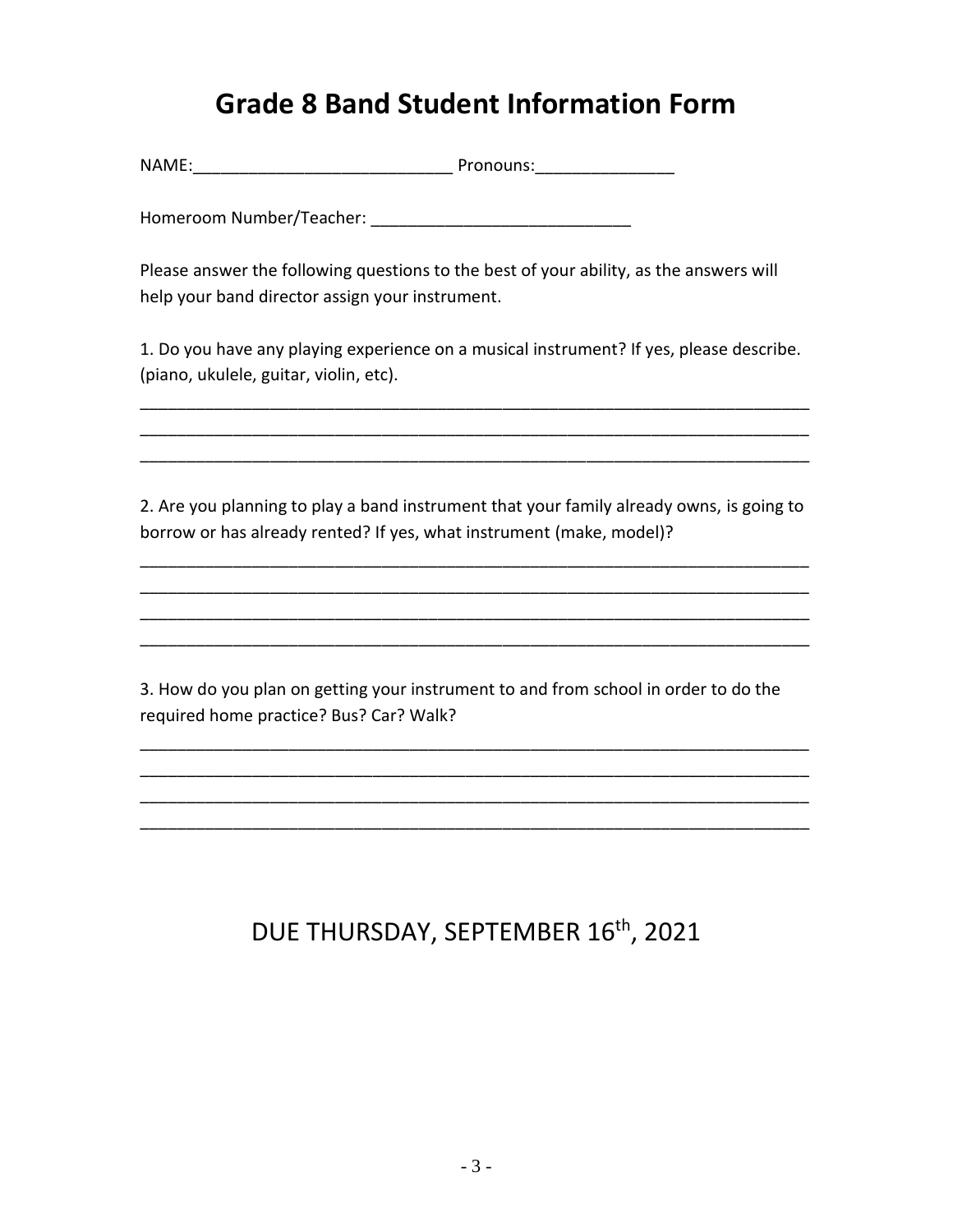### *Physical Profile*

Please CLEARLY put YES or NO beside each of the following:

**\_\_\_\_\_\_\_\_\_\_\_\_\_\_\_\_\_\_\_\_\_\_\_\_\_\_\_\_\_\_\_\_\_\_\_\_\_\_\_\_\_\_\_\_\_\_\_\_\_**

| Have BRACES                           |         |  |
|---------------------------------------|---------|--|
| Going to get braces                   | (when?) |  |
| Have asthma or respiratory challenges |         |  |
| Have vision challenges                |         |  |
| <b>Experience migraines</b>           |         |  |
|                                       |         |  |

Anything else you would like me to know?

### *Personality Profile*

**\_\_\_\_\_\_\_\_\_\_\_\_\_\_\_\_\_\_\_\_\_\_\_\_\_\_\_\_\_\_\_\_\_\_\_\_\_\_\_\_\_\_\_\_\_\_\_\_\_\_\_\_\_\_\_\_\_\_\_\_\_**

Write the number that best describes your feeling about the following statements. \*\*\*\*\* there are no right or wrong answers \*\*\*\*\*

Nope! 1 2 3 4 5 Always!

| Enjoy putting great effort into getting something 'right' |  |
|-----------------------------------------------------------|--|
| Comfortable sitting in one place for an hour or more      |  |
| Like to take things easy and be relaxed                   |  |
| Happy to follow instructions to the letter                |  |
| Have a quirky sense of humour                             |  |
| Have an outgoing personality                              |  |
| Have a quiet personality                                  |  |
|                                                           |  |
| Anything else you would like me to know?                  |  |

\_\_\_\_\_\_\_\_\_\_\_\_\_\_\_\_\_\_\_\_\_\_\_\_\_\_\_\_\_\_\_\_\_\_\_\_\_\_\_\_\_\_\_\_\_\_\_\_\_\_\_\_\_\_\_\_\_\_\_\_\_\_\_\_\_\_\_\_\_\_\_\_ \_\_\_\_\_\_\_\_\_\_\_\_\_\_\_\_\_\_\_\_\_\_\_\_\_\_\_\_\_\_\_\_\_\_\_\_\_\_\_\_\_\_\_\_\_\_\_\_\_\_\_\_\_\_\_\_\_\_\_\_\_\_\_\_\_\_\_\_\_\_\_\_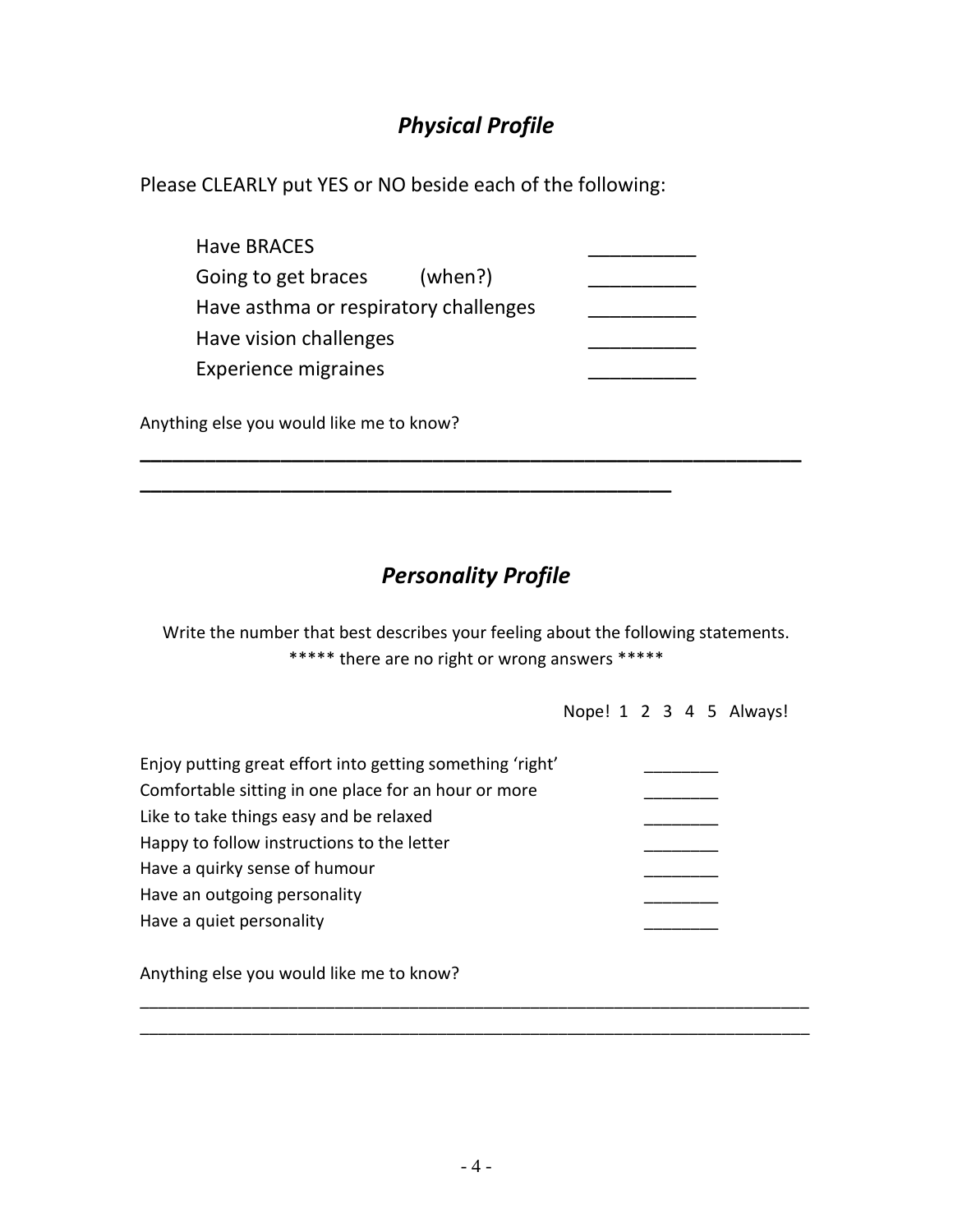**INSTRUMENT CHOICE SHEET**

Before you begin…

- 1. **Reflect!** Consider all the information that you have gathered about the instruments.
- 2. **Start with sound**. Which sounds do you like the most?
- 3. **Access**. Do you already have an instrument? Will you rent one from school or a store? How will you get it to and from school? Perhaps you need to have one at school and one at home (this is possible with larger instruments!)

Once you've made your decision…

- 1. Select your **top three** (3) choices and rank them accordingly.
- 2. Provide a few sentences supporting why you've chosen each instrument.
	- Write up might include: you own it, love \_\_\_ about it, financial, transportation
- 3. Hand in this form on Thursday, September 16<sup>th</sup> in class!

You **will** be matched with one of your three choices. Every effort will be made to match students as closely as possible to their preferred instrument depending upon instrument availably, student suitable, the needs of the ensemble, and the approvable the Band Director. Keep in mind, we do want a balanced band as much as possible so this will mean that you may not get your top choice. (Can you imagine what a band of 15 flutes and 1 trombone would sound like?) If you forget to hand in your sheets, you may be disappointed to find that the position you wanted has already been filled. This does not mean that the process is first come, first served.